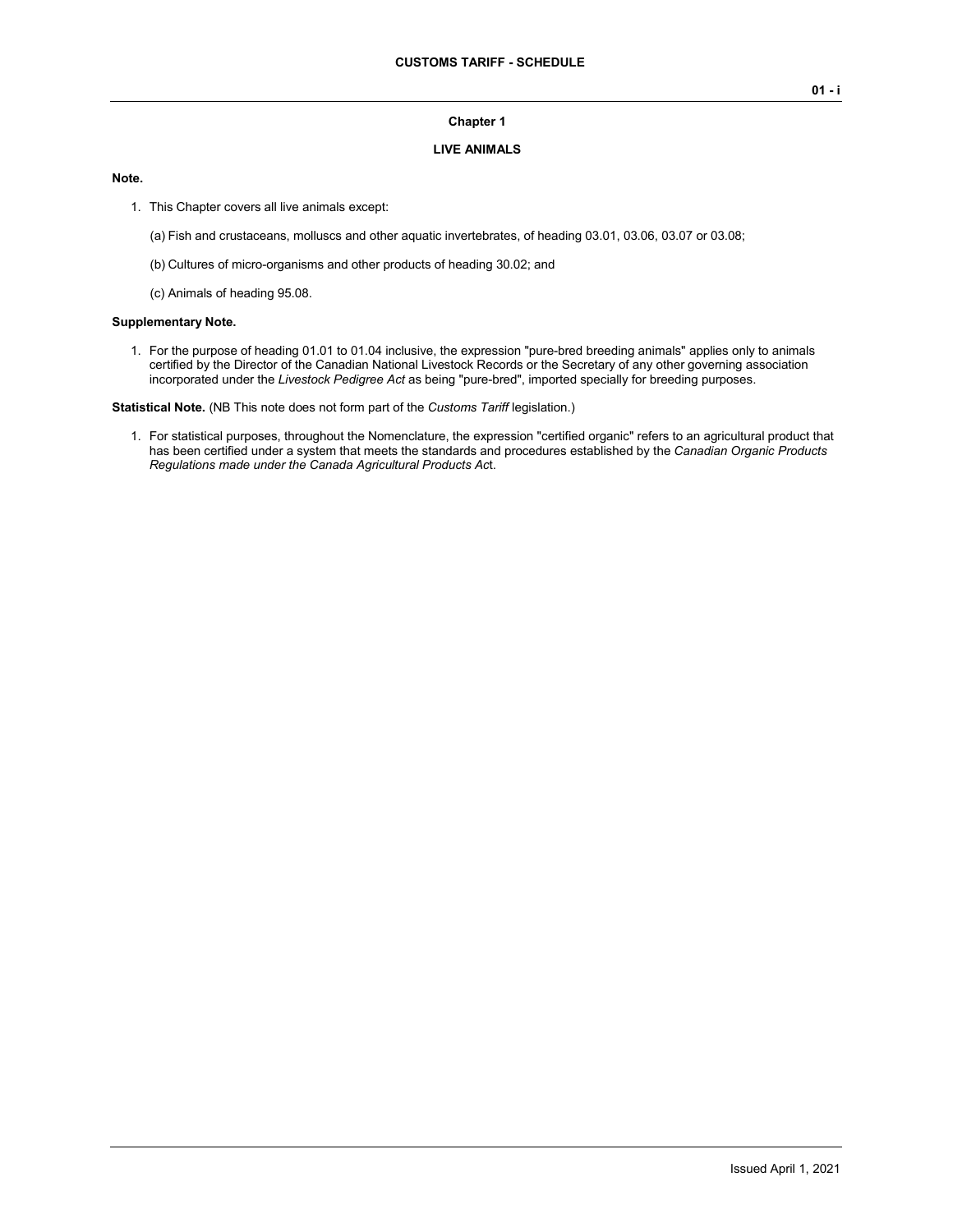# **CUSTOMS TARIFF - SCHEDULE**

| <b>Tariff</b><br>Item | <b>SS</b><br><b>Description of Goods</b>                    | Unit of<br>Meas.         | <b>MFN</b><br><b>Tariff</b> | Applicable<br><b>Preferential Tariffs</b>                                                                             |
|-----------------------|-------------------------------------------------------------|--------------------------|-----------------------------|-----------------------------------------------------------------------------------------------------------------------|
| 01.01                 | Live horses, asses, mules and hinnies.                      |                          |                             |                                                                                                                       |
|                       | -Horses:                                                    |                          |                             |                                                                                                                       |
|                       | 0101.21.00 00 - - Pure-bred breeding animals                | <b>NMB</b>               | Free                        | CCCT, LDCT, GPT,<br>UST, MXT, CIAT, CT,<br>CRT, IT, PT, COLT, JT,<br>PAT, HNT, KRT, CEUT,<br>UAT, CPTPT,<br>UKT: Free |
| 0101.29.00            | - -Other                                                    |                          | Free                        | CCCT, LDCT, GPT,<br>UST, MXT, CIAT, CT,<br>CRT, IT, PT, COLT, JT,<br>PAT, HNT, KRT, CEUT,<br>UAT, CPTPT,<br>UKT: Free |
|                       |                                                             | NMB<br><b>NMB</b><br>NMB |                             |                                                                                                                       |
|                       | 0101.30.00 00 - Asses                                       | NMB                      | Free                        | CCCT, LDCT, GPT,<br>UST, MXT, CIAT, CT,<br>CRT, IT, PT, COLT, JT,<br>PAT, HNT, KRT, CEUT,<br>UAT, CPTPT,<br>UKT: Free |
| 0101.90.00 00 -Other  |                                                             | <b>NMB</b>               | Free                        | CCCT, LDCT, GPT,<br>UST, MXT, CIAT, CT,<br>CRT, IT, PT, COLT, JT,<br>PAT, HNT, KRT, CEUT,<br>UAT, CPTPT,<br>UKT: Free |
| 01.02                 | Live bovine animals.                                        |                          |                             |                                                                                                                       |
|                       | -Cattle:                                                    |                          |                             |                                                                                                                       |
| 0102.21.00            | --Pure-bred breeding animals                                |                          | Free                        | CCCT, LDCT, GPT,<br>UST, MXT, CIAT, CT,<br>CRT, PT, COLT, JT,<br>PAT, HNT, KRT, CEUT,<br>UAT, CPTPT,                  |
|                       | 10 - - - - <i>- Dairy ………………………………………………………………………………</i> …… | <b>NMB</b><br>NMB        |                             | UKT: Free                                                                                                             |
| 0102.29.00            | --Other                                                     |                          | Free                        | CCCT, LDCT, GPT,<br>UST, MXT, CIAT, CT,<br>CRT, PT, COLT, JT,<br>PAT, HNT, KRT, CEUT,<br>UAT, CPTPT,<br>UKT: Free     |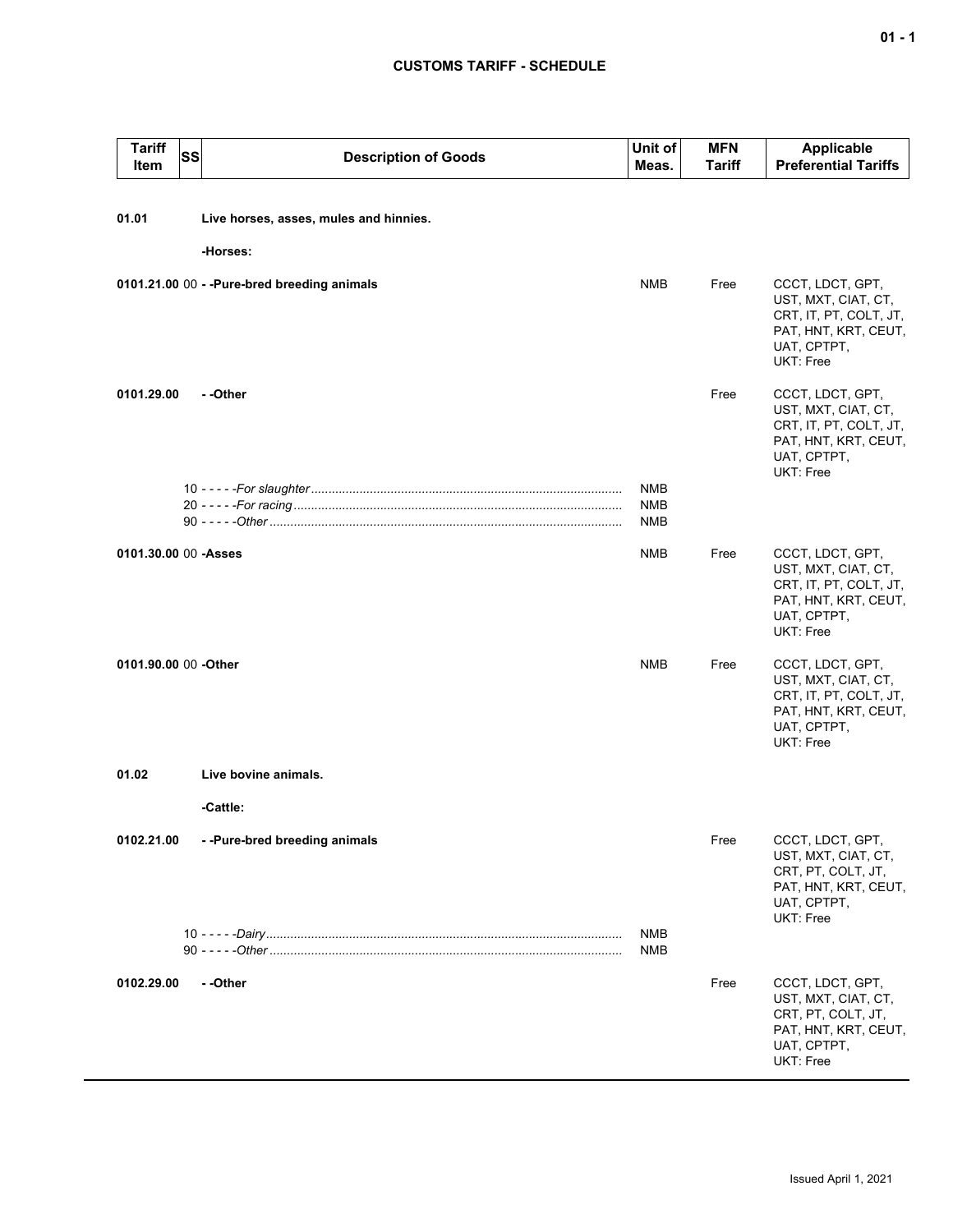| <b>Tariff</b><br>Item   | <b>SS</b> | <b>Description of Goods</b>                  | Unit of<br>Meas.  | <b>MFN</b><br><b>Tariff</b> | Applicable<br><b>Preferential Tariffs</b>                                                                         |
|-------------------------|-----------|----------------------------------------------|-------------------|-----------------------------|-------------------------------------------------------------------------------------------------------------------|
|                         |           |                                              | <b>NMB</b><br>NMB |                             |                                                                                                                   |
|                         |           | -Buffalo:                                    |                   |                             |                                                                                                                   |
|                         |           | 0102.31.00 00 - - Pure-bred breeding animals | <b>NMB</b>        | Free                        | CCCT, LDCT, GPT,<br>UST, MXT, CIAT, CT,<br>CRT, PT, COLT, JT,<br>PAT, HNT, KRT, CEUT,<br>UAT, CPTPT,<br>UKT: Free |
| 0102.39.00 00 - - Other |           |                                              | <b>NMB</b>        | Free                        | CCCT, LDCT, GPT,<br>UST, MXT, CIAT, CT,<br>CRT, PT, COLT, JT,<br>PAT, HNT, KRT, CEUT,<br>UAT, CPTPT,<br>UKT: Free |
| 0102.90.00 00 -Other    |           |                                              | <b>NMB</b>        | Free                        | CCCT, LDCT, GPT,<br>UST, MXT, CIAT, CT,<br>CRT, PT, COLT, JT,<br>PAT, HNT, KRT, CEUT,<br>UAT, CPTPT,<br>UKT: Free |
| 01.03                   |           | Live swine.                                  |                   |                             |                                                                                                                   |
|                         |           | 0103.10.00 00 -Pure-bred breeding animals    | <b>NMB</b>        | Free                        | CCCT, LDCT, GPT,<br>UST, MXT, CIAT, CT,<br>CRT, PT, COLT, JT,<br>PAT, HNT, KRT, CEUT,<br>UAT, CPTPT,<br>UKT: Free |
|                         |           | -Other:                                      |                   |                             |                                                                                                                   |
|                         |           | 0103.91.00 00 - - Weighing less than 50 kg   | <b>NMB</b>        | Free                        | CCCT, LDCT, GPT,<br>UST, MXT, CIAT, CT,<br>CRT, PT, COLT, JT,<br>PAT, HNT, KRT, CEUT,<br>UAT, CPTPT,<br>UKT: Free |
|                         |           | 0103.92.00 00 - - Weighing 50 kg or more     | <b>NMB</b>        | Free                        | CCCT, LDCT, GPT,<br>UST, MXT, CIAT, CT,<br>CRT, PT, COLT, JT,<br>PAT, HNT, KRT, CEUT,<br>UAT, CPTPT,<br>UKT: Free |

# **01.04 Live sheep and goats.**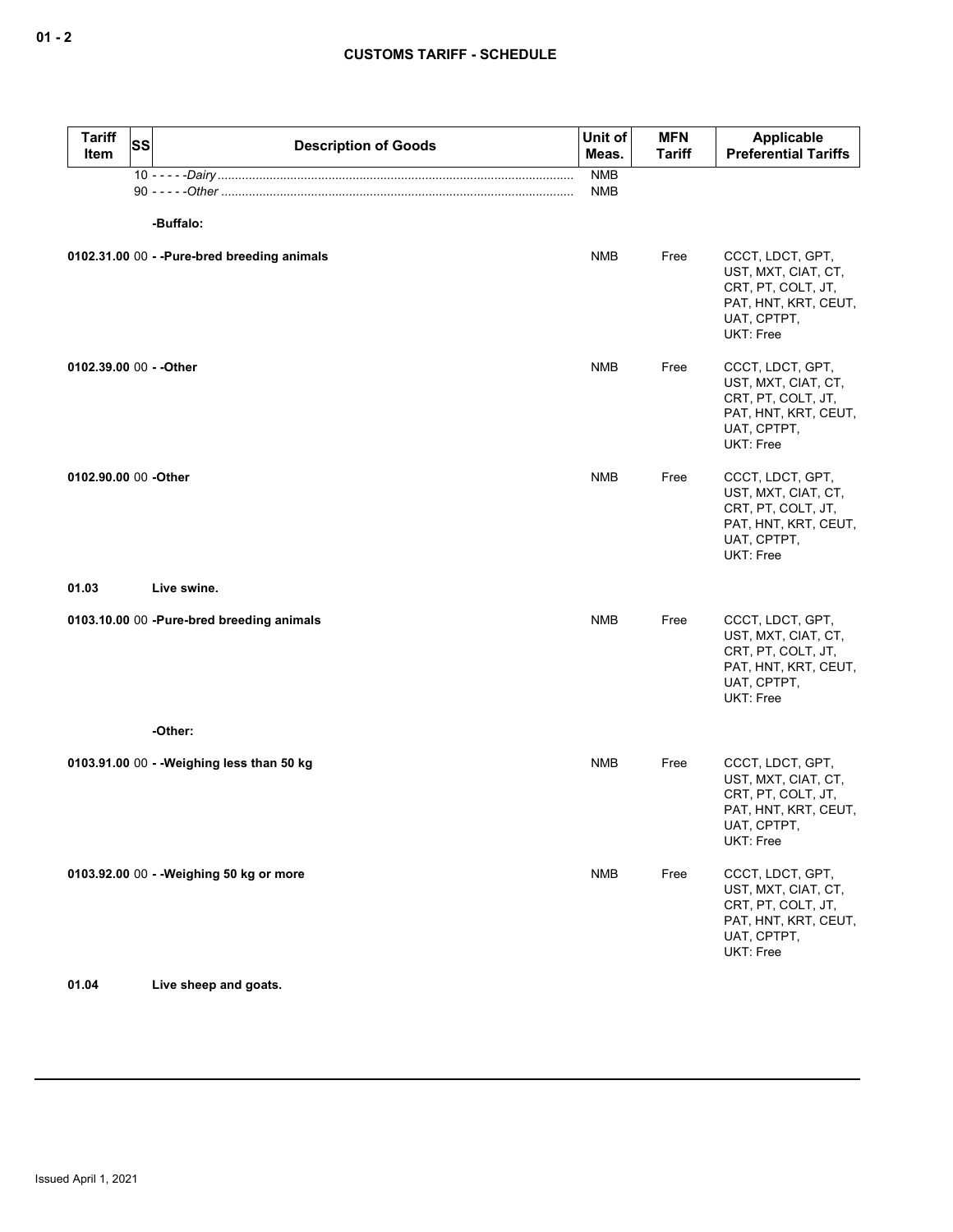| <b>Tariff</b><br>Item     | <b>SS</b> | <b>Description of Goods</b>                                                                                      | Unit of<br>Meas.         | <b>MFN</b><br>Tariff                      | Applicable<br><b>Preferential Tariffs</b>                                                                         |
|---------------------------|-----------|------------------------------------------------------------------------------------------------------------------|--------------------------|-------------------------------------------|-------------------------------------------------------------------------------------------------------------------|
| 0104.10.00                |           | -Sheep                                                                                                           | <b>NMB</b><br><b>NMB</b> | Free                                      | CCCT, LDCT, GPT,<br>UST, MXT, CIAT, CT,<br>CRT, PT, COLT, JT,<br>PAT, HNT, KRT, CEUT,<br>UAT, CPTPT,<br>UKT: Free |
| 0104.20.00                |           | -Goats                                                                                                           |                          | Free                                      | CCCT, LDCT, GPT,<br>UST, MXT, CIAT, CT,<br>CRT, PT, COLT, JT,<br>PAT, HNT, KRT, CEUT,<br>UAT, CPTPT,<br>UKT: Free |
|                           |           |                                                                                                                  | <b>NMB</b><br><b>NMB</b> |                                           |                                                                                                                   |
| 01.05                     |           | Live poultry, that is to say, fowls of the species Gallus domesticus,<br>ducks, geese, turkeys and guinea fowls. |                          |                                           |                                                                                                                   |
|                           |           | -Weighing not more than 185 g:                                                                                   |                          |                                           |                                                                                                                   |
| 0105.11                   |           | - - Fowls of the species Gallus domesticus                                                                       |                          |                                           |                                                                                                                   |
|                           |           | $0105.11.1000 - -$ For breeding purposes                                                                         | <b>NMB</b>               | Free                                      | CCCT, LDCT, GPT,<br>UST, MXT, CIAT, CT,<br>CRT, PT, COLT, JT,<br>PAT, HNT, KRT, CEUT,<br>UAT, CPTPT,<br>UKT: Free |
|                           |           | --- Broilers for domestic production:                                                                            |                          |                                           |                                                                                                                   |
|                           |           | $0105.11.2100 - - -$ Within access commitment                                                                    | <b>NMB</b>               | $0.86$ ¢each                              | CCCT, LDCT, UST, CT,<br>PT, COLT, JT, CEUT,<br>UAT, CPTPT,<br>UKT: Free                                           |
|                           |           | 0105.11.22 00 - - - - Over access commitment                                                                     | <b>NMB</b>               | 238% but not<br>less than<br>$30.8$ ¢each |                                                                                                                   |
| 0105.11.90 00 - - - Other |           |                                                                                                                  | <b>NMB</b>               | Free                                      | CCCT, LDCT, GPT,<br>UST, MXT, CIAT, CT,<br>CRT, PT, COLT, JT,<br>PAT, HNT, KRT, CEUT,<br>UAT, CPTPT,<br>UKT: Free |

**0105.12 - -Turkeys**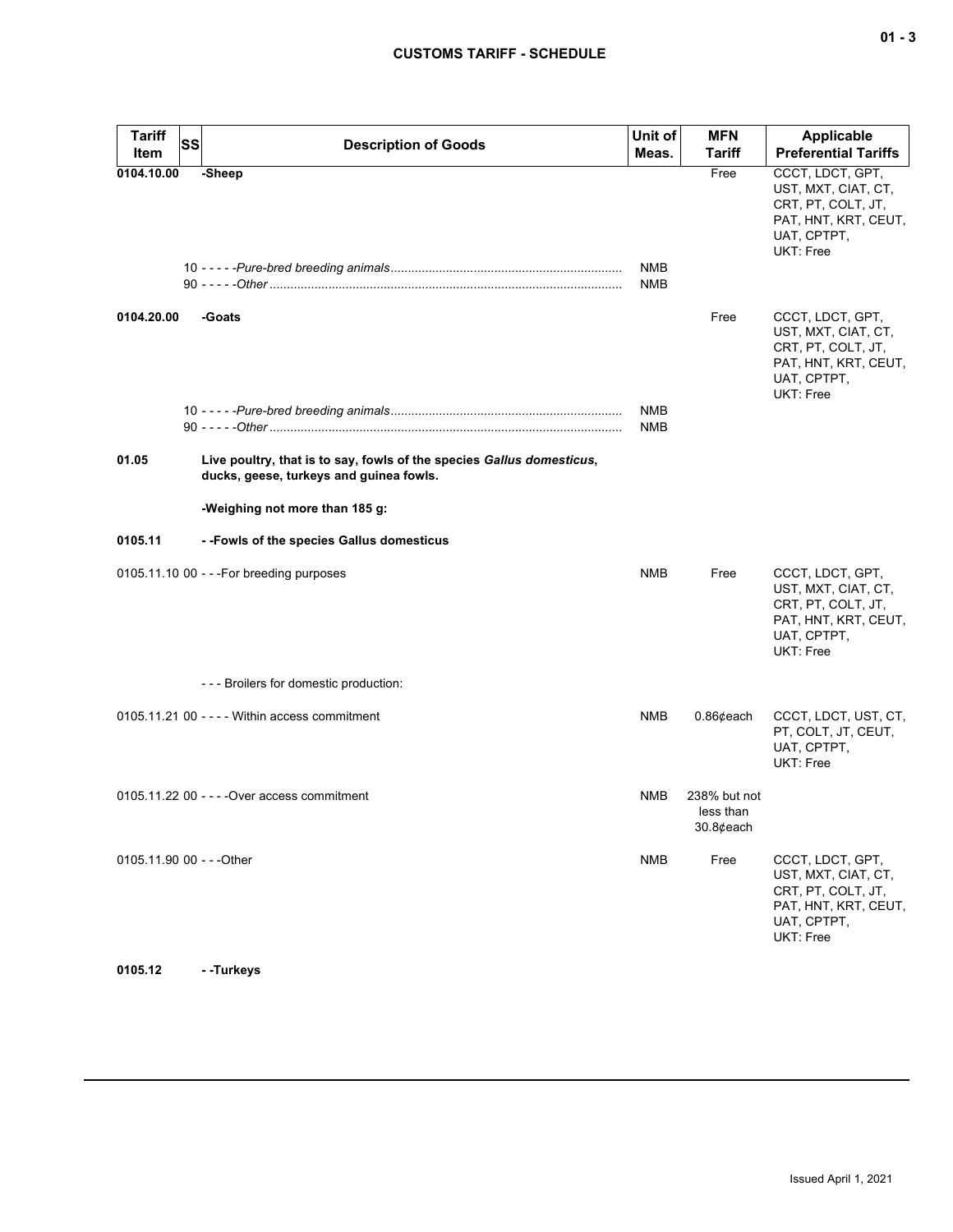| <b>Tariff</b>             | <b>SS</b><br><b>Description of Goods</b>  | Unit of    | MFN           | Applicable                                                                                                            |
|---------------------------|-------------------------------------------|------------|---------------|-----------------------------------------------------------------------------------------------------------------------|
| Item                      |                                           | Meas.      | <b>Tariff</b> | <b>Preferential Tariffs</b>                                                                                           |
|                           | 0105.12.10 00 - - - For breeding purposes | <b>NMB</b> | Free          | CCCT, LDCT, GPT,<br>UST, MXT, CIAT, CT,<br>CRT, PT, COLT, JT,<br>PAT, HNT, KRT, CEUT,<br>UAT, CPTPT,<br>UKT: Free     |
| 0105.12.90 00 - - - Other |                                           | <b>NMB</b> | 8%            | CCCT, LDCT, GPT,<br>UST, MXT, CT, CRT,<br>PT, COLT, JT, PAT,<br>HNT, KRT, CEUT, UAT,<br><b>UKT: Free</b><br>CPTPT: 5% |
| 0105.13                   | --Ducks                                   |            |               |                                                                                                                       |
|                           | 0105.13.10 00 - - - For breeding purposes | <b>NMB</b> | Free          | CCCT, LDCT, GPT,<br>UST, MXT, CIAT, CT,<br>CRT, PT, COLT, JT,<br>PAT, HNT, KRT, CEUT,<br>UAT, CPTPT,<br>UKT: Free     |
| 0105.13.90 00 - - - Other |                                           | <b>NMB</b> | 8%            | CCCT, LDCT, GPT,<br>UST, MXT, CT, CRT,<br>PT, COLT, JT, PAT,<br>HNT, KRT, CEUT, UAT,<br>CPTPT, UKT: Free              |
| 0105.14                   | --Geese                                   |            |               |                                                                                                                       |
|                           | 0105.14.10 00 - - - For breeding purposes | <b>NMB</b> | Free          | CCCT, LDCT, GPT,<br>UST, MXT, CIAT, CT,<br>CRT, PT, COLT, JT,<br>PAT, HNT, KRT, CEUT,<br>UAT, CPTPT,<br>UKT: Free     |
| 0105.14.90 00 - - - Other |                                           | <b>NMB</b> | 8%            | CCCT, LDCT, GPT,<br>UST, MXT, CT, CRT,<br>PT, COLT, JT, PAT,<br>HNT, KRT, CEUT, UAT,<br>CPTPT, UKT: Free              |
| 0105.15                   | - -Guinea fowls                           |            |               |                                                                                                                       |
|                           | 0105.15.10 00 - - - For breeding purposes | <b>NMB</b> | Free          | CCCT, LDCT, GPT,<br>UST, MXT, CIAT, CT,<br>CRT, PT, COLT, JT,<br>PAT, HNT, KRT, CEUT,<br>UAT, CPTPT,<br>UKT: Free     |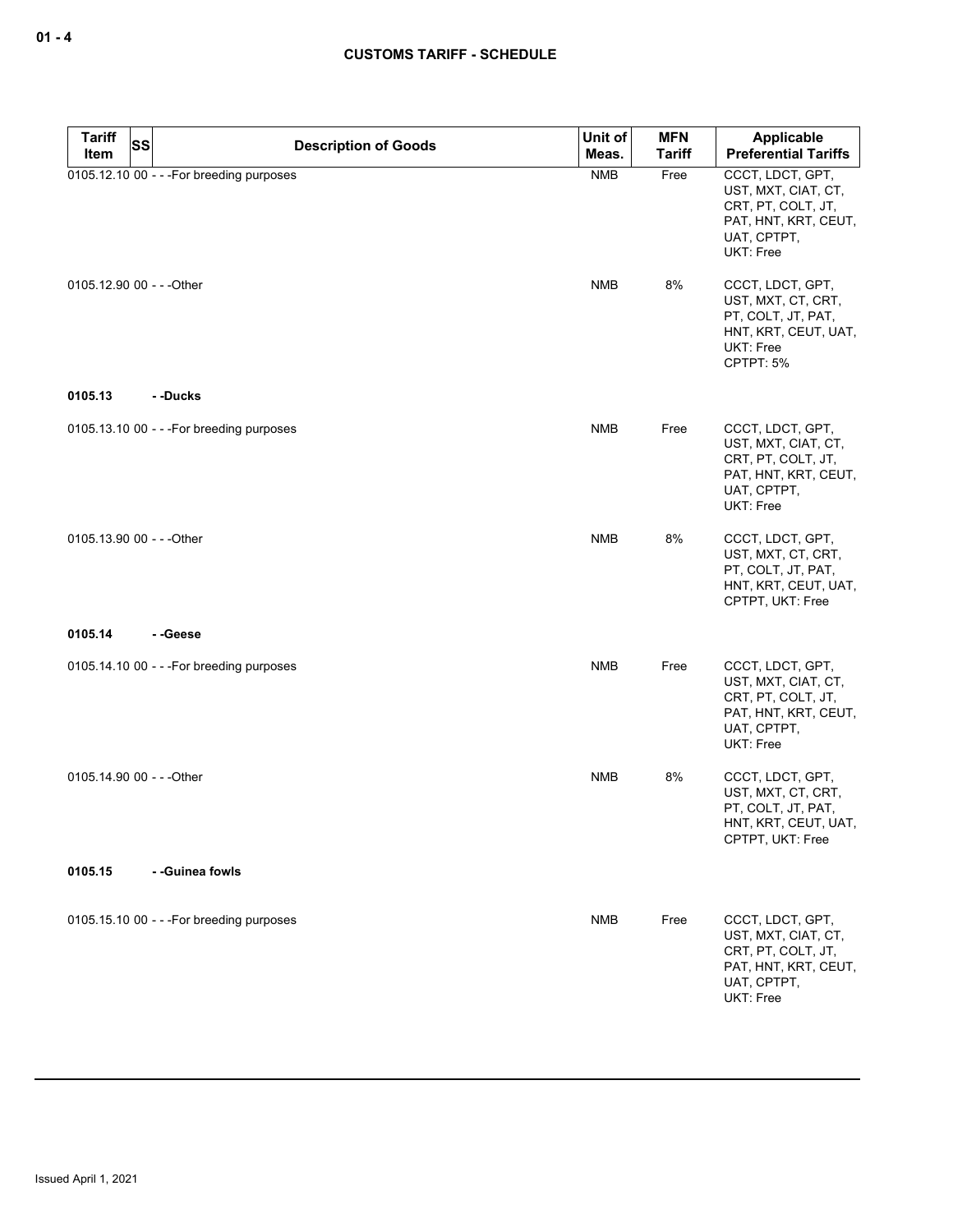| ×<br>۰. |  | ×<br>۰. |
|---------|--|---------|
|---------|--|---------|

| <b>Tariff</b><br>Item     | SS<br><b>Description of Goods</b>                           | Unit of<br>Meas.                | <b>MFN</b><br><b>Tariff</b>                  | <b>Applicable</b><br><b>Preferential Tariffs</b>                                                         |
|---------------------------|-------------------------------------------------------------|---------------------------------|----------------------------------------------|----------------------------------------------------------------------------------------------------------|
| 0105.15.90 00 - - - Other |                                                             | <b>NMB</b>                      | 2.5%                                         | CCCT, LDCT, GPT,<br>UST, MXT, CT, CRT,<br>PT, COLT, JT, PAT,<br>HNT, KRT, CEUT, UAT,<br>CPTPT, UKT: Free |
|                           | -Other:                                                     |                                 |                                              |                                                                                                          |
| 0105.94                   | --Fowls of the species Gallus domesticus                    |                                 |                                              |                                                                                                          |
| 0105.94.10                | ---For breeding purposes;<br>Spent fowl;<br>Started pullets |                                 | 2.82¢/kg                                     | CCCT, LDCT, UST, CT,<br>CRT, PT, COLT, JT,<br>HNT, KRT, CEUT, UAT,<br>UKT: Free<br>CPTPT: 1.79¢/kg       |
|                           | -----For breeding purposes; Started pullets:                | <b>KGM</b><br><b>KGM</b><br>KGM |                                              |                                                                                                          |
|                           | $--Other:$                                                  |                                 |                                              |                                                                                                          |
| 0105.94.91                | - - - - Within access commitment                            |                                 | $1.9$ ¢/kg                                   | CCCT, LDCT, UST, CT,<br>PT, COLT, JT, CEUT,<br>UAT, CPTPT,<br>UKT: Free                                  |
|                           |                                                             | <b>KGM</b><br><b>KGM</b>        |                                              |                                                                                                          |
| 0105.94.92                | ----Over access commitment                                  |                                 | 238% but not<br>less than<br>\$1.25/kg       |                                                                                                          |
|                           |                                                             | <b>KGM</b><br><b>KGM</b>        |                                              |                                                                                                          |
| 0105.99                   | - -Other                                                    |                                 |                                              |                                                                                                          |
|                           | ---Turkeys:                                                 |                                 |                                              |                                                                                                          |
|                           | $0105.99.1100 - -$ - Within access commitment               | KGM                             | $1.9$ ¢/kg                                   | CCCT, LDCT, UST, CT,<br>PT, COLT, JT, PAT,<br>CEUT, UAT, CPTPT,<br>UKT: Free                             |
|                           | 0105.99.12 00 - - - - Over access commitment                |                                 | KGM 154.5% but not<br>less than<br>\$1.60/kg |                                                                                                          |
| 0105.99.90 00 - - - Other |                                                             | KGM                             | 3%                                           | CCCT, LDCT, UST, CT,<br>CRT, PT, COLT, JT,<br>PAT, HNT, KRT, CEUT,<br>UAT, CPTPT,<br>UKT: Free           |
| 01.06                     | Other live animals.                                         |                                 |                                              |                                                                                                          |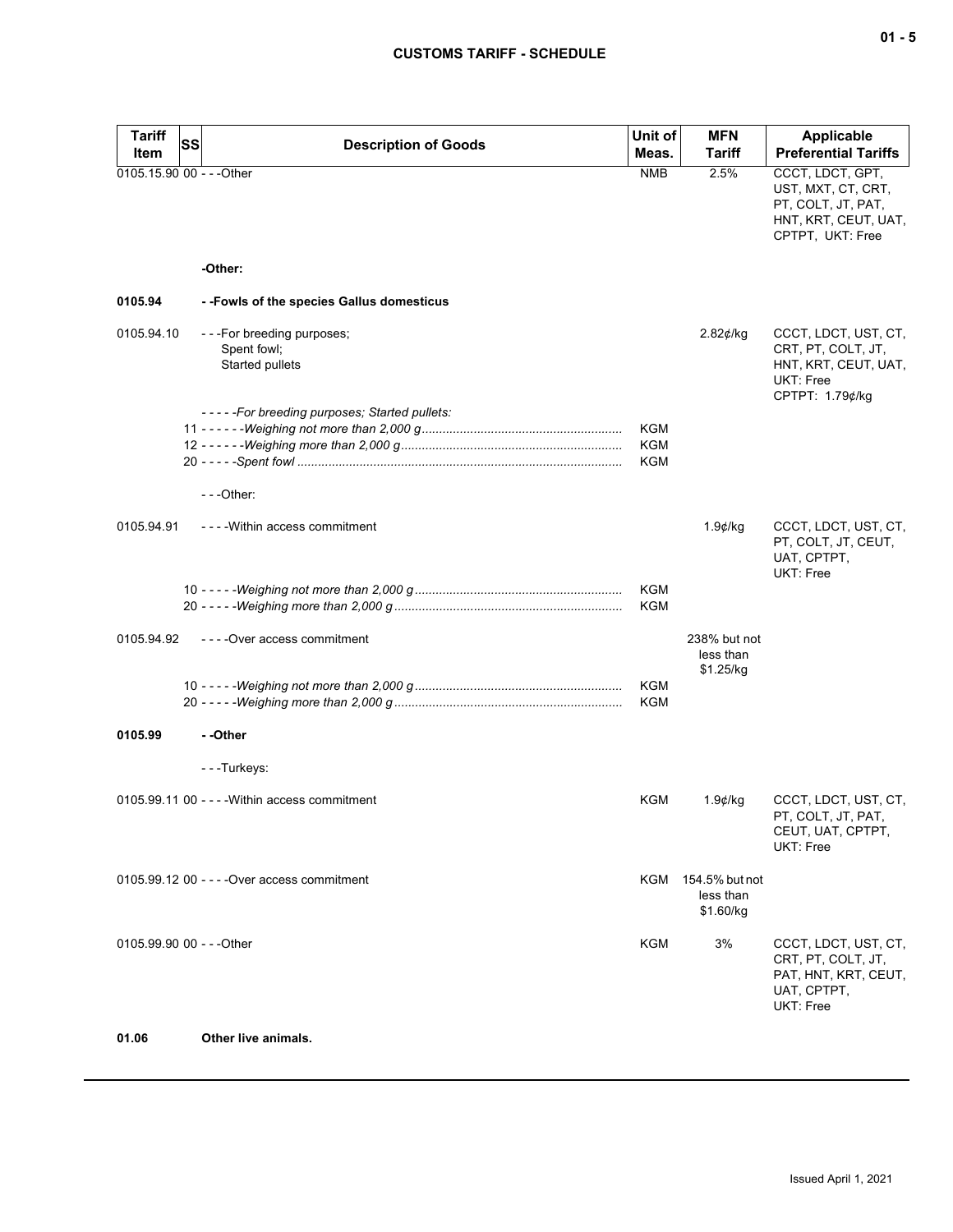| <b>Tariff</b><br>SS<br>Item | <b>Description of Goods</b>                                                                                                                                                                                    | Unit of<br>Meas.  | <b>MFN</b><br><b>Tariff</b> | Applicable<br><b>Preferential Tariffs</b>                                                                         |
|-----------------------------|----------------------------------------------------------------------------------------------------------------------------------------------------------------------------------------------------------------|-------------------|-----------------------------|-------------------------------------------------------------------------------------------------------------------|
|                             | -Mammals:                                                                                                                                                                                                      |                   |                             |                                                                                                                   |
| 0106.11.00 00 - - Primates  |                                                                                                                                                                                                                | <b>NMB</b>        | Free                        | CCCT, LDCT, GPT,<br>UST, MXT, CIAT, CT,<br>CRT, PT, COLT, JT,<br>PAT, HNT, KRT, CEUT,<br>UAT, CPTPT,<br>UKT: Free |
|                             | 0106.12.00 00 - - Whales, dolphins and porpoises (mammals of the order Cetecea);<br>manatees and dugongs (mammals of the order Sirenia); seals, sea<br>lions and walruses (mammals of the suborder Pinnipedia) | <b>NMB</b>        | Free                        | CCCT, LDCT, GPT,<br>UST, MXT, CIAT, CT,<br>CRT, PT, COLT, JT,<br>PAT, HNT, KRT, CEUT,<br>UAT, CPTPT,<br>UKT: Free |
|                             | 0106.13.00 00 - - Camels and other camelids (Camelidae)                                                                                                                                                        | <b>NMB</b>        | Free                        | CCCT, LDCT, GPT,<br>UST, MXT, CIAT, CT,<br>CRT, PT, COLT, JT,<br>PAT, HNT, KRT, CEUT,<br>UAT, CPTPT,<br>UKT: Free |
|                             | 0106.14.00 00 - - Rabbits and hares                                                                                                                                                                            | <b>NMB</b>        | Free                        | CCCT, LDCT, GPT,<br>UST, MXT, CIAT, CT,<br>CRT, PT, COLT, JT,<br>PAT, HNT, KRT, CEUT,<br>UAT, CPTPT,<br>UKT: Free |
| 0106.19.00                  | - -Other                                                                                                                                                                                                       |                   | Free                        | CCCT, LDCT, GPT,<br>UST, MXT, CIAT, CT,<br>CRT, PT, COLT, JT,<br>PAT, HNT, KRT, CEUT,<br>UAT, CPTPT,<br>UKT: Free |
|                             |                                                                                                                                                                                                                | <b>NMB</b><br>NMB |                             |                                                                                                                   |
|                             | 0106.20.00 00 -Reptiles (including snakes and turtles)                                                                                                                                                         | NMB               | Free                        | CCCT, LDCT, GPT,<br>UST, MXT, CIAT, CT,<br>CRT, PT, COLT, JT,<br>PAT, HNT, KRT, CEUT,<br>UAT, CPTPT,<br>UKT: Free |
|                             | -Birds:                                                                                                                                                                                                        |                   |                             |                                                                                                                   |
|                             | 0106.31.00 00 - - Birds of prey                                                                                                                                                                                | <b>NMB</b>        | Free                        | CCCT, LDCT, GPT,<br>UST, MXT, CIAT, CT,<br>CRT, PT, COLT, JT,<br>PAT, HNT, KRT, CEUT,<br>UAT, CPTPT,<br>UKT: Free |